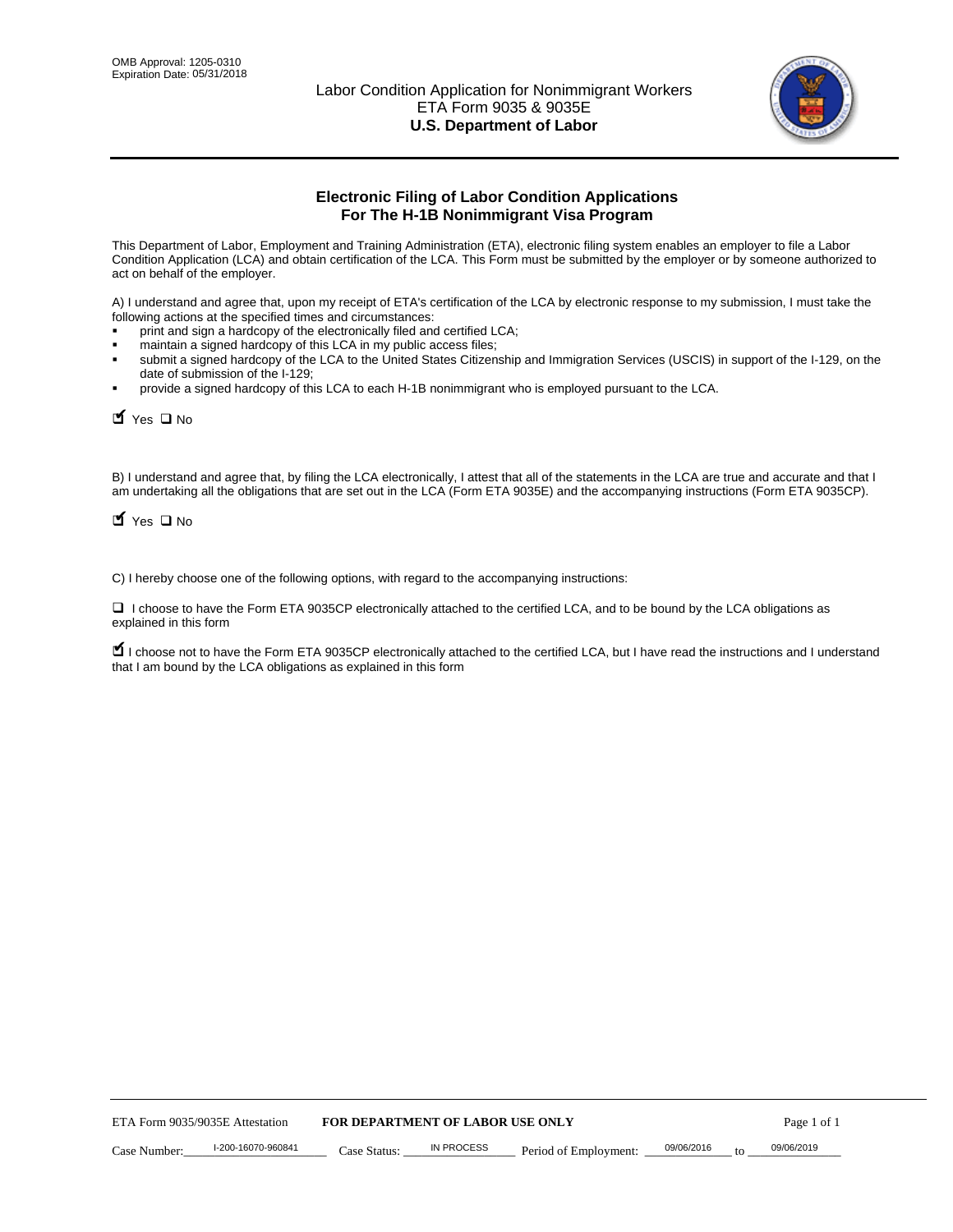# Labor Condition Application for Nonimmigrant Workers ETA Form 9035 & 9035E **U.S. Department of Labor**



*Please read and review the filing instructions carefully before completing the ETA Form 9035 or 9035E. A copy of the instructions can be found at http://www.foreignlaborcert.doleta.gov/. In accordance with Federal Regulations at 20 CFR 655.730(b), incomplete or obviously inaccurate Labor Condition Applications (LCAs) will not be certified by the Department of Labor. If the employer has received permission from the Administrator of the Office of Foreign Labor Certification to submit this form non-electronically, ALL required fields/items containing an asterisk ( \* ) must be completed as well as any fields/items where a response is conditional as indicated by the section ( § ) symbol.* 

# **A. Employment-Based Nonimmigrant Visa Information**

1. Indicate the type of visa classification supported by this application *(Write classification symbol)*: \*

# **B. Temporary Need Information**

| <b>B. Temporary Need Information</b><br>1. Job Title *                                                                                                                  |                                                            |                                              |  |
|-------------------------------------------------------------------------------------------------------------------------------------------------------------------------|------------------------------------------------------------|----------------------------------------------|--|
| PROGRAMMER/ANALYST                                                                                                                                                      |                                                            |                                              |  |
| 2. SOC (ONET/OES) code *<br>3. SOC (ONET/OES) occupation title *                                                                                                        |                                                            |                                              |  |
| 15-1131                                                                                                                                                                 | <b>COMPUTER PROGRAMMERS</b>                                |                                              |  |
| 4. Is this a full-time position? *                                                                                                                                      |                                                            | <b>Period of Intended Employment</b>         |  |
| $\blacksquare$ Yes<br>$\square$ No                                                                                                                                      | 5. Begin Date *<br>09/06/2016<br>(mm/dd/yyyy)              | 6. End Date *<br>09/06/2019<br>(mm/dd/yyyy)  |  |
| 7. Worker positions needed/basis for the visa classification supported by this application                                                                              |                                                            |                                              |  |
| 1                                                                                                                                                                       | Total Worker Positions Being Requested for Certification * |                                              |  |
|                                                                                                                                                                         |                                                            |                                              |  |
| Basis for the visa classification supported by this application<br>(indicate the total workers in each applicable category based on the total workers identified above) |                                                            |                                              |  |
| 1<br>a. New employment *                                                                                                                                                | 0                                                          | d. New concurrent employment *               |  |
| b. Continuation of previously approved employment *<br>0<br>without change with the same employer                                                                       | 0                                                          | e. Change in employer *                      |  |
| 0<br>c. Change in previously approved employment *                                                                                                                      | 0                                                          | f. Amended petition *                        |  |
| C. Employer Information                                                                                                                                                 |                                                            |                                              |  |
| 1. Legal business name *                                                                                                                                                |                                                            |                                              |  |
| MARLABS, INC.                                                                                                                                                           |                                                            |                                              |  |
| 2. Trade name/Doing Business As (DBA), if applicable                                                                                                                    | <b>NA</b>                                                  |                                              |  |
| 3. Address 1 *<br>1 CORPORATE PLACE SOUTH FL3                                                                                                                           |                                                            |                                              |  |
| 4. Address 2<br>NA.                                                                                                                                                     |                                                            |                                              |  |
| 5. City *                                                                                                                                                               | $\overline{6. \text{ State}}^*_{NJ}$                       | 7. Postal code *                             |  |
| <b>PISCATAWAY</b>                                                                                                                                                       |                                                            | 08854                                        |  |
| 8. Country *<br>UNITED STATES OF AMERICA                                                                                                                                | 9. Province<br><b>NA</b>                                   |                                              |  |
| 10. Telephone number * 7326941000                                                                                                                                       | 11. Extension $N/A$                                        |                                              |  |
| 12. Federal Employer Identification Number (FEIN from IRS) *                                                                                                            |                                                            | 13. NAICS code (must be at least 4-digits) * |  |
| 541816287                                                                                                                                                               | 541511                                                     |                                              |  |
|                                                                                                                                                                         |                                                            |                                              |  |

#### **C. Employer Information**

| 1. Legal business name *<br>MARLABS, INC.                    |                                              |                           |
|--------------------------------------------------------------|----------------------------------------------|---------------------------|
| 2. Trade name/Doing Business As (DBA), if applicable NA      |                                              |                           |
| 3. Address 1 *<br>1 CORPORATE PLACE SOUTH FL3                |                                              |                           |
| 4. Address 2<br><b>NA</b>                                    |                                              |                           |
| 5. City *<br><b>PISCATAWAY</b>                               | 6. State *<br><b>NJ</b>                      | 7. Postal code *<br>08854 |
| 8. Country *                                                 | 9. Province                                  |                           |
| UNITED STATES OF AMERICA                                     | NА                                           |                           |
| 10. Telephone number *<br>7326941000                         | 11. Extension<br>N/A                         |                           |
| 12. Federal Employer Identification Number (FEIN from IRS) * | 13. NAICS code (must be at least 4-digits) * |                           |
| 541816287                                                    | 541511                                       |                           |

# ETA Form 9035/9035E **FOR DEPARTMENT OF LABOR USE ONLY** Page 1 of 5<br>Case Number: 1-200-16070-960841 Case Status: IN PROCESS Period of Employment: 09/06/2016 to 09/06/2019

Case Number: 1-200-16070-960841 Case Status: IN PROCESS Period of Employment: 09/06/2016 to 09/06/2019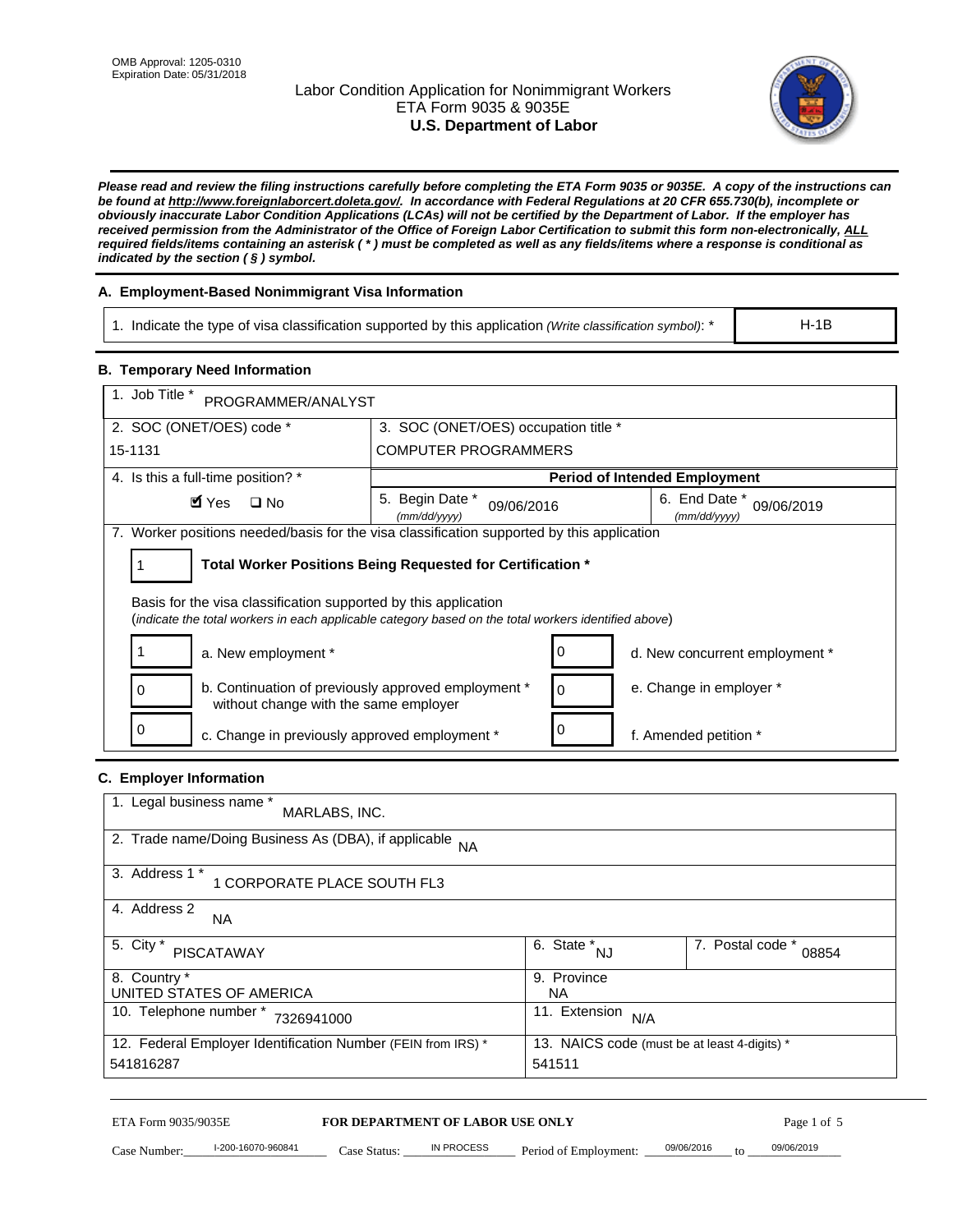

# **D. Employer Point of Contact Information**

**Important Note**: The information contained in this Section must be that of an employee of the employer who is authorized to act on behalf of the employer in labor certification matters. The information in this Section must be different from the agent or attorney information listed in Section E, unless the attorney is an employee of the employer.

| 1. Contact's last (family) name *                  | 2. First (given) name *               |                           | 3. Middle name(s) * |  |  |
|----------------------------------------------------|---------------------------------------|---------------------------|---------------------|--|--|
| <b>VIDYADHARAN</b>                                 | <b>SANJAY</b>                         |                           | <b>NA</b>           |  |  |
| 4. Contact's job title *<br><b>GENERAL COUNSEL</b> |                                       |                           |                     |  |  |
| 5. Address 1 *<br>ONE CORPORATE PLACE SOUTH FL3    |                                       |                           |                     |  |  |
| 6. Address 2<br>N/A                                |                                       |                           |                     |  |  |
| 7. City $*$<br><b>PISCATAWAY</b>                   | $\overline{8}$ . State *<br><b>NJ</b> | 9. Postal code *<br>08854 |                     |  |  |
| 10. Country *<br>UNITED STATES OF AMERICA          | 11. Province<br><b>NA</b>             |                           |                     |  |  |
| Extension<br>12. Telephone number *<br>13.         |                                       | 14. E-Mail address        |                     |  |  |
| 7326941000<br>1600                                 |                                       | SANJAY@MARLABS.COM        |                     |  |  |

# **E. Attorney or Agent Information (If applicable)**

| VIDYADHARAN                                                                                                                                         | SANJAY                           |                                           |                                          | <b>NA</b>        |                                                      |             |
|-----------------------------------------------------------------------------------------------------------------------------------------------------|----------------------------------|-------------------------------------------|------------------------------------------|------------------|------------------------------------------------------|-------------|
| 4. Contact's job title * GENERAL COUNSEL                                                                                                            |                                  |                                           |                                          |                  |                                                      |             |
| 5. Address 1 * ONE CORPORATE PLACE SOUTH FL3                                                                                                        |                                  |                                           |                                          |                  |                                                      |             |
| 6. Address 2<br>N/A                                                                                                                                 |                                  |                                           |                                          |                  |                                                      |             |
| 7. City * PISCATAWAY                                                                                                                                |                                  | $\overline{\phantom{a}}$ 8. State $^*$ NJ |                                          | 9. Postal code * | 08854                                                |             |
| 10. Country *<br>UNITED STATES OF AMERICA                                                                                                           |                                  | 11. Province<br>NA                        |                                          |                  |                                                      |             |
| 12. Telephone number *<br>7326941000                                                                                                                | 13. Extension<br>1600            |                                           | 14. E-Mail address<br>SANJAY@MARLABS.COM |                  |                                                      |             |
| E. Attorney or Agent Information (If applicable)                                                                                                    |                                  |                                           |                                          |                  |                                                      |             |
| 1. Is the employer represented by an attorney or agent in the filing of this application? *<br>If "Yes", complete the remainder of Section E below. |                                  |                                           |                                          |                  | $\Box$ Yes                                           | <b>M</b> No |
| 2. Attorney or Agent's last (family) name §                                                                                                         | 3. First (given) name §          |                                           |                                          |                  | 4. Middle name(s) $\sqrt{s}$                         |             |
| N/A                                                                                                                                                 | N/A                              |                                           |                                          | N/A              |                                                      |             |
| 5. Address 1 $\frac{1}{9}$ N/A                                                                                                                      |                                  |                                           |                                          |                  |                                                      |             |
| 6. Address 2<br>N/A                                                                                                                                 |                                  |                                           |                                          |                  |                                                      |             |
| 7. City §<br>N/A                                                                                                                                    |                                  | 8. State §<br>N/A                         |                                          | N/A              | 9. Postal code §                                     |             |
| 10. Country §<br>N/A                                                                                                                                |                                  | 11. Province<br>N/A                       |                                          |                  |                                                      |             |
| 12. Telephone number §                                                                                                                              | 13. Extension                    | 14. E-Mail address                        |                                          |                  |                                                      |             |
| N/A                                                                                                                                                 | N/A                              | N/A                                       |                                          |                  |                                                      |             |
| 15. Law firm/Business name §                                                                                                                        |                                  |                                           | 16. Law firm/Business FEIN §             |                  |                                                      |             |
| N/A                                                                                                                                                 |                                  |                                           | N/A                                      |                  |                                                      |             |
| 17. State Bar number (only if attorney) §                                                                                                           |                                  |                                           | standing (only if attorney) §            |                  | 18. State of highest court where attorney is in good |             |
| N/A                                                                                                                                                 |                                  | N/A                                       |                                          |                  |                                                      |             |
| 19. Name of the highest court where attorney is in good standing (only if attorney) §                                                               |                                  |                                           |                                          |                  |                                                      |             |
| N/A                                                                                                                                                 |                                  |                                           |                                          |                  |                                                      |             |
|                                                                                                                                                     |                                  |                                           |                                          |                  |                                                      |             |
|                                                                                                                                                     |                                  |                                           |                                          |                  |                                                      |             |
|                                                                                                                                                     |                                  |                                           |                                          |                  |                                                      |             |
|                                                                                                                                                     |                                  |                                           |                                          |                  |                                                      |             |
|                                                                                                                                                     |                                  |                                           |                                          |                  |                                                      |             |
|                                                                                                                                                     |                                  |                                           |                                          |                  |                                                      |             |
|                                                                                                                                                     |                                  |                                           |                                          |                  |                                                      |             |
| ETA Form 9035/9035E                                                                                                                                 | FOR DEPARTMENT OF LABOR USE ONLY |                                           |                                          |                  | Page 2 of 5                                          |             |
| I-200-16070-960841                                                                                                                                  | <b>IN PROCESS</b>                |                                           |                                          | 09/06/2016       | 09/06/2019                                           |             |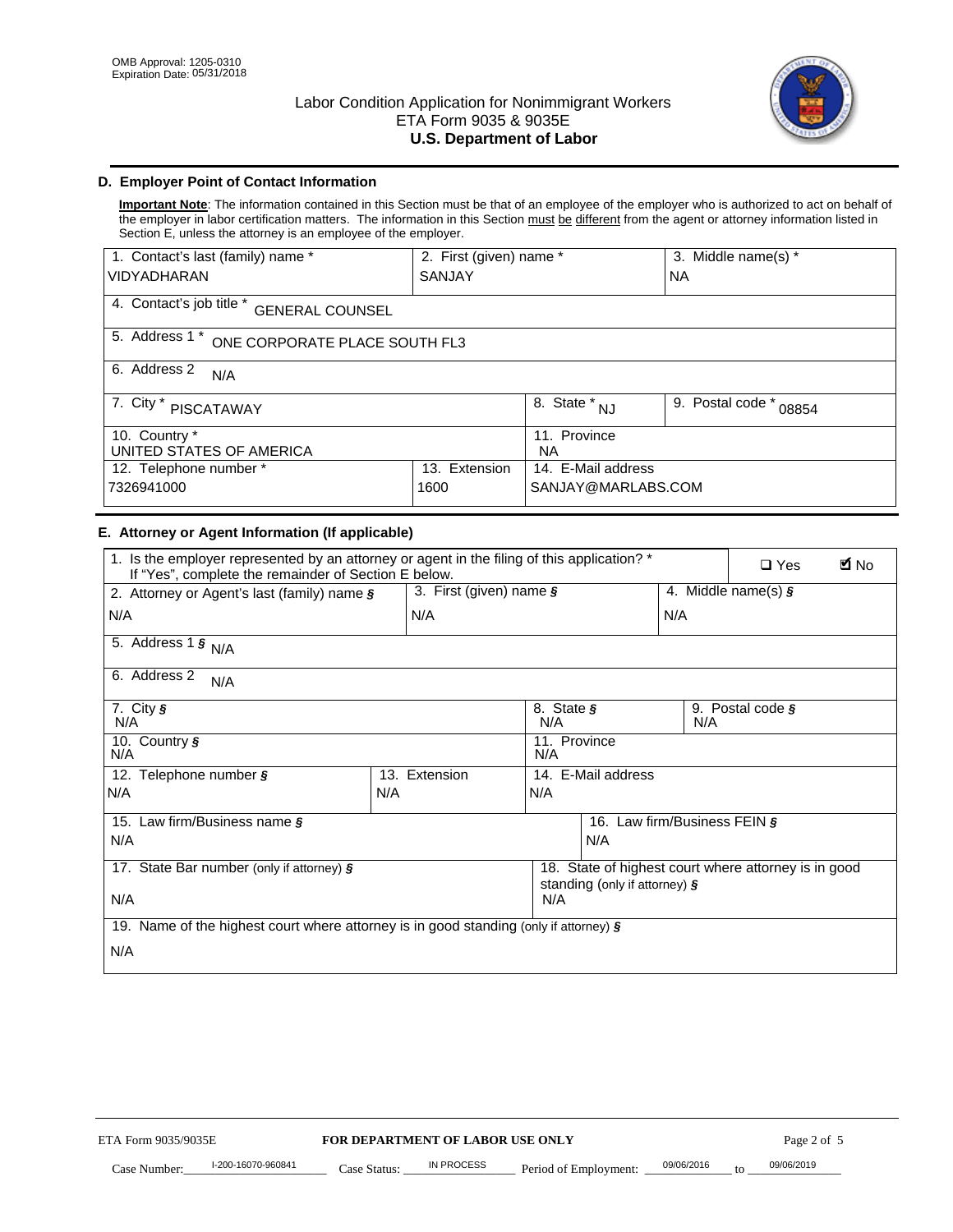# Labor Condition Application for Nonimmigrant Workers ETA Form 9035 & 9035E **U.S. Department of Labor**



| F. Rate of Pay               |                                                             |
|------------------------------|-------------------------------------------------------------|
| 1. Wage Rate (Required)      | 2. Per: (Choose only one) *                                 |
| 101000.00<br>From: \$<br>$*$ | ■ Year<br>□ Bi-Weekly □ Month<br>$\Box$ Week<br>$\Box$ Hour |
| N/A<br>To: \$                |                                                             |

## **G. Employment and Prevailing Wage Information**

#### *a. Place of Employment 1*

|      | From: \$                                                                                                                                                                                                                                                                                                                                                                                                                                                                                                                                                                                                                                                                                                                                                                                                                                  | 101000.00<br>$\ast$<br>To: $\S$<br>N/A                                                                                                                                                                                                                                                                                                                                                                                                                                                                                                                                                                                                                                                                                               | $\Box$ Hour                                 |                       | $\Box$ Week $\Box$ Bi-Weekly                                   | $\Box$ Month | $\blacksquare$ Year |
|------|-------------------------------------------------------------------------------------------------------------------------------------------------------------------------------------------------------------------------------------------------------------------------------------------------------------------------------------------------------------------------------------------------------------------------------------------------------------------------------------------------------------------------------------------------------------------------------------------------------------------------------------------------------------------------------------------------------------------------------------------------------------------------------------------------------------------------------------------|--------------------------------------------------------------------------------------------------------------------------------------------------------------------------------------------------------------------------------------------------------------------------------------------------------------------------------------------------------------------------------------------------------------------------------------------------------------------------------------------------------------------------------------------------------------------------------------------------------------------------------------------------------------------------------------------------------------------------------------|---------------------------------------------|-----------------------|----------------------------------------------------------------|--------------|---------------------|
|      | G. Employment and Prevailing Wage Information<br>Important Note: It is important for the employer to define the place of intended employment with as much geographic specificity as possible<br>The place of employment address listed below must be a physical location and cannot be a P.O. Box. The employer may use this section<br>to identify up to three (3) physical locations and corresponding prevailing wages covering each location where work will be performed and<br>the electronic system will accept up to 3 physical locations and prevailing wage information. If the employer has received approval from the<br>Department of Labor to submit this form non-electronically and the work is expected to be performed in more than one location, an<br>attachment must be submitted in order to complete this section. |                                                                                                                                                                                                                                                                                                                                                                                                                                                                                                                                                                                                                                                                                                                                      |                                             |                       |                                                                |              |                     |
|      | a. Place of Employment 1<br>1. Address 1 *<br>4600 150TH AVE NE                                                                                                                                                                                                                                                                                                                                                                                                                                                                                                                                                                                                                                                                                                                                                                           |                                                                                                                                                                                                                                                                                                                                                                                                                                                                                                                                                                                                                                                                                                                                      |                                             |                       |                                                                |              |                     |
|      | 2. Address 2                                                                                                                                                                                                                                                                                                                                                                                                                                                                                                                                                                                                                                                                                                                                                                                                                              |                                                                                                                                                                                                                                                                                                                                                                                                                                                                                                                                                                                                                                                                                                                                      |                                             |                       |                                                                |              |                     |
|      | 3. City *<br><b>REDMOND</b><br>5. State/District/Territory *<br>WA                                                                                                                                                                                                                                                                                                                                                                                                                                                                                                                                                                                                                                                                                                                                                                        |                                                                                                                                                                                                                                                                                                                                                                                                                                                                                                                                                                                                                                                                                                                                      |                                             |                       | 4. County *<br><b>KING COUNTY</b><br>6. Postal code *<br>98052 |              |                     |
|      |                                                                                                                                                                                                                                                                                                                                                                                                                                                                                                                                                                                                                                                                                                                                                                                                                                           | Prevailing Wage Information (corresponding to the place of employment location listed above)                                                                                                                                                                                                                                                                                                                                                                                                                                                                                                                                                                                                                                         |                                             |                       |                                                                |              |                     |
| N/A  | 7. Agency which issued prevailing wage §                                                                                                                                                                                                                                                                                                                                                                                                                                                                                                                                                                                                                                                                                                                                                                                                  |                                                                                                                                                                                                                                                                                                                                                                                                                                                                                                                                                                                                                                                                                                                                      | N/A                                         |                       | 7a. Prevailing wage tracking number (if applicable) §          |              |                     |
|      | 8. Wage level *<br>$\Box$                                                                                                                                                                                                                                                                                                                                                                                                                                                                                                                                                                                                                                                                                                                                                                                                                 | <b>M</b><br>$\Box$<br>III                                                                                                                                                                                                                                                                                                                                                                                                                                                                                                                                                                                                                                                                                                            | $\Box$ IV<br>$\Box$ N/A                     |                       |                                                                |              |                     |
|      | 9. Prevailing wage *<br>S                                                                                                                                                                                                                                                                                                                                                                                                                                                                                                                                                                                                                                                                                                                                                                                                                 | 100984.00                                                                                                                                                                                                                                                                                                                                                                                                                                                                                                                                                                                                                                                                                                                            | 10. Per: (Choose only one) *<br>$\Box$ Hour | $\Box$ Week           | □ Bi-Weekly                                                    | $\Box$ Month | ■ Year              |
|      | 11. Prevailing wage source (Choose only one) *                                                                                                                                                                                                                                                                                                                                                                                                                                                                                                                                                                                                                                                                                                                                                                                            | <b>¤</b> OES<br><b>CBA</b><br>$\Box$                                                                                                                                                                                                                                                                                                                                                                                                                                                                                                                                                                                                                                                                                                 | DBA<br>$\Box$                               |                       | □ SCA<br>□                                                     | Other        |                     |
|      | 11a. Year source published *                                                                                                                                                                                                                                                                                                                                                                                                                                                                                                                                                                                                                                                                                                                                                                                                              | 11b. If "OES", and SWA/NPC did not issue prevailing wage OR "Other" in question 11,<br>specify source $\boldsymbol{\S}$                                                                                                                                                                                                                                                                                                                                                                                                                                                                                                                                                                                                              |                                             |                       |                                                                |              |                     |
| 2015 |                                                                                                                                                                                                                                                                                                                                                                                                                                                                                                                                                                                                                                                                                                                                                                                                                                           | OFLC ONLINE DATA CENTER                                                                                                                                                                                                                                                                                                                                                                                                                                                                                                                                                                                                                                                                                                              |                                             |                       |                                                                |              |                     |
|      | H. Employer Labor Condition Statements                                                                                                                                                                                                                                                                                                                                                                                                                                                                                                                                                                                                                                                                                                                                                                                                    |                                                                                                                                                                                                                                                                                                                                                                                                                                                                                                                                                                                                                                                                                                                                      |                                             |                       |                                                                |              |                     |
|      | Important Note: In order for your application to be processed, you MUST read Section H of the Labor Condition Application - General<br>Instructions Form ETA 9035CP under the heading "Employer Labor Condition Statements" and agree to all four (4) labor condition statements<br>summarized below:<br>(1)<br>(2)<br>workers similarly employed.<br>(3)<br>employment.<br>(4)<br>1. <i>I have read and agree to</i> Labor Condition Statements 1, 2, 3, and 4 above and as fully explained in Section H<br>of the Labor Condition Application - General Instructions - Form ETA 9035CP. *                                                                                                                                                                                                                                               | Wages: Pay nonimmigrants at least the local prevailing wage or the employer's actual wage, whichever is higher, and pay for non-<br>productive time. Offer nonimmigrants benefits on the same basis as offered to U.S. workers.<br><b>Working Conditions:</b> Provide working conditions for nonimmigrants which will not adversely affect the working conditions of<br>Strike, Lockout, or Work Stoppage: There is no strike, lockout, or work stoppage in the named occupation at the place of<br>Notice: Notice to union or to workers has been or will be provided in the named occupation at the place of employment. A copy of<br>this form will be provided to each nonimmigrant worker employed pursuant to the application. |                                             |                       |                                                                | <b>Ø</b> Yes | $\square$ No        |
|      | ETA Form 9035/9035E                                                                                                                                                                                                                                                                                                                                                                                                                                                                                                                                                                                                                                                                                                                                                                                                                       | <b>FOR DEPARTMENT OF LABOR USE ONLY</b>                                                                                                                                                                                                                                                                                                                                                                                                                                                                                                                                                                                                                                                                                              |                                             |                       |                                                                | Page 3 of 5  |                     |
|      | I-200-16070-960841<br>Case Number:                                                                                                                                                                                                                                                                                                                                                                                                                                                                                                                                                                                                                                                                                                                                                                                                        | IN PROCESS<br>Case Status: .                                                                                                                                                                                                                                                                                                                                                                                                                                                                                                                                                                                                                                                                                                         |                                             | Period of Employment: | 09/06/2016                                                     | 09/06/2019   |                     |

#### **H. Employer Labor Condition Statements**

- (1) **Wages:** Pay nonimmigrants at least the local prevailing wage or the employer's actual wage, whichever is higher, and pay for nonproductive time. Offer nonimmigrants benefits on the same basis as offered to U.S. workers.
- (2) **Working Conditions:** Provide working conditions for nonimmigrants which will not adversely affect the working conditions of workers similarly employed.
- (3) **Strike, Lockout, or Work Stoppage:** There is no strike, lockout, or work stoppage in the named occupation at the place of employment.
- (4) **Notice:** Notice to union or to workers has been or will be provided in the named occupation at the place of employment. A copy of this form will be provided to each nonimmigrant worker employed pursuant to the application.

| 1. I have read and agree to Labor Condition Statements 1, 2, 3, and 4 above and as fully explained in Section H | $\blacksquare$ Yes $\square$ No |  |
|-----------------------------------------------------------------------------------------------------------------|---------------------------------|--|
| of the Labor Condition Application – General Instructions – Form ETA 9035CP. *                                  |                                 |  |

| ETA Form 9035/9035E |                    | <b>FOR DEPARTMENT OF LABOR USE ONLY</b> |            |                                   |                | Page 3 of 5 |
|---------------------|--------------------|-----------------------------------------|------------|-----------------------------------|----------------|-------------|
| Case Number:        | I-200-16070-960841 | Case Status:                            | IN PROCESS | Period of Employment: _09/06/2016 | f <sub>O</sub> | 09/06/2019  |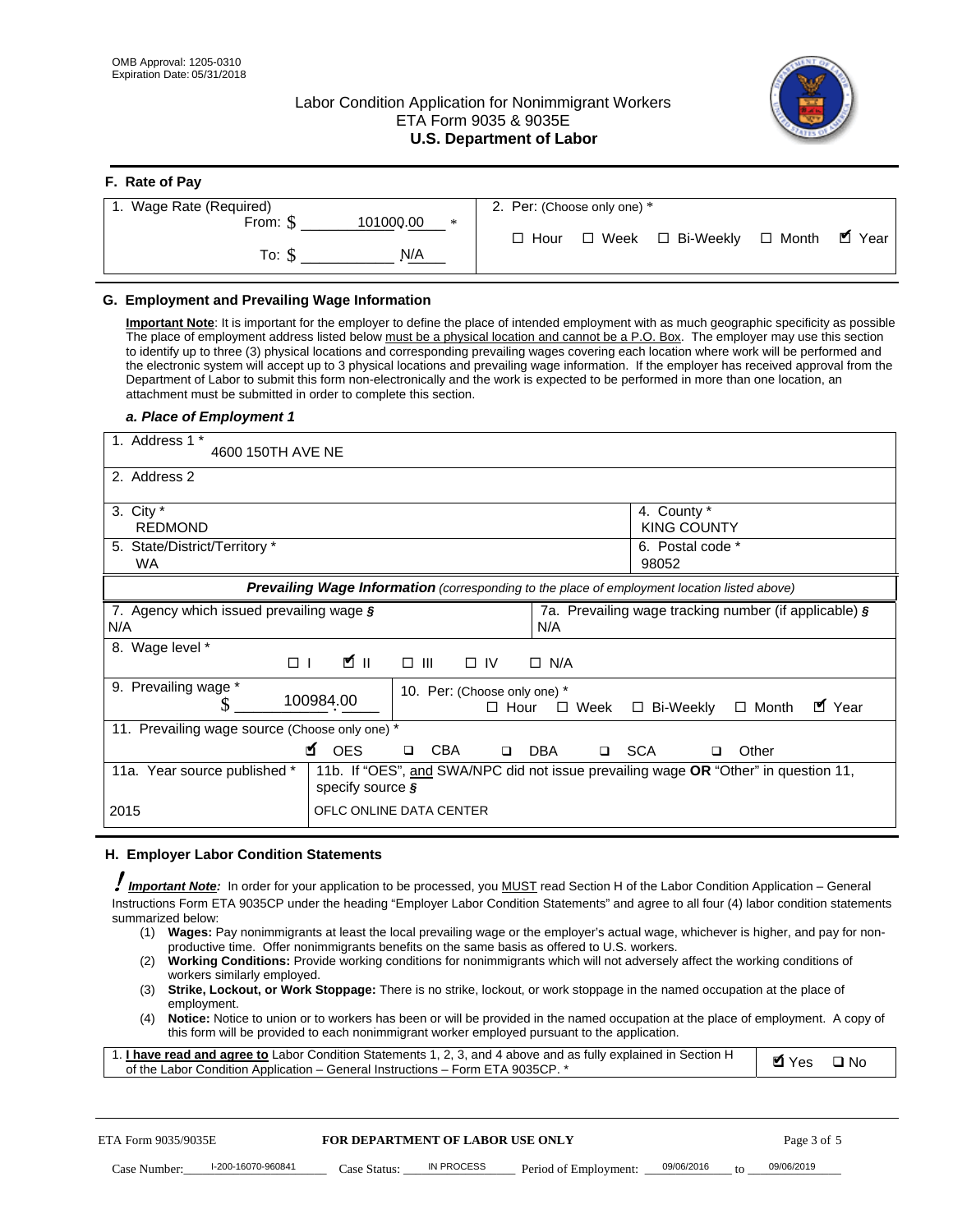

#### **I. Additional Employer Labor Condition Statements – H-1B Employers ONLY**

!**Important Note***:* In order for your H-1B application to be processed, you MUST read Section I – Subsection 1 of the Labor Condition Application – General Instructions Form ETA 9035CP under the heading "Additional Employer Labor Condition Statements" and answer the questions below.

#### *a. Subsection 1*

| 1. Is the employer H-1B dependent? $\S$                                                                                                                                                                                                 | Myes                                          | $\Box$ No              |  |
|-----------------------------------------------------------------------------------------------------------------------------------------------------------------------------------------------------------------------------------------|-----------------------------------------------|------------------------|--|
| 2. Is the employer a willful violator? $\frac{1}{2}$                                                                                                                                                                                    | $\Box$ Yes                                    | <b>M</b> <sub>No</sub> |  |
| 3. If "Yes" is marked in questions 1.1 and/or 1.2, you must answer "Yes" or "No" regarding whether the<br>employer will use this application ONLY to support H-1B petitions or extensions of status for exempt H-1B<br>nonimmigrants? § | $\blacksquare$ Yes $\square$ No $\square$ N/A |                        |  |

**If you marked "Yes" to questions I.1 and/or I.2 and "No" to question I.3, you MUST read Section I – Subsection 2 of the Labor Condition Application – General Instructions Form ETA 9035CP under the heading "Additional Employer Labor Condition Statements" and indicate your agreement to all three (3) additional statements summarized below.** 

#### *b. Subsection 2*

- A. **Displacement:** Non-displacement of the U.S. workers in the employer's workforce
- B. **Secondary Displacement:** Non-displacement of U.S. workers in another employer's workforce; and
- C. **Recruitment and Hiring:** Recruitment of U.S. workers and hiring of U.S. workers applicant(s) who are equally or better qualified than the H-1B nonimmigrant(s).

| 4. I have read and agree to Additional Employer Labor Condition Statements A, B, and C above and as fully       |            |      |
|-----------------------------------------------------------------------------------------------------------------|------------|------|
| explained in Section I – Subsections 1 and 2 of the Labor Condition Application – General Instructions Form ETA | $\Box$ Yes | ⊟ No |
| 9035CP. $\frac{5}{9}$                                                                                           |            |      |

# **J. Public Disclosure Information**

!**Important Note***:* You must select from the options listed in this Section.

| Public disclosure information will be kept at: * | Employer's principal place of business<br>$\Box$ Place of employment |
|--------------------------------------------------|----------------------------------------------------------------------|
|--------------------------------------------------|----------------------------------------------------------------------|

#### **K. Declaration of Employer**

*By signing this form, I, on behalf of the employer, attest that the information and labor condition statements provided are true and accurate;*  that I have read sections H and I of the Labor Condition Application – General Instructions Form ETA 9035CP, and that I agree to comply with *the Labor Condition Statements as set forth in the Labor Condition Application – General Instructions Form ETA 9035CP and with the Department of Labor regulations (20 CFR part 655, Subparts H and I). I agree to make this application, supporting documentation, and other records available to officials of the Department of Labor upon request during any investigation under the Immigration and Nationality Act. Making fraudulent representations on this Form can lead to civil or criminal action under 18 U.S.C. 1001, 18 U.S.C. 1546, or other provisions of law.* 

| 1. Last (family) name of hiring or designated official * | 2. First (given) name of hiring or designated official * |                                 | 3. Middle initial * |
|----------------------------------------------------------|----------------------------------------------------------|---------------------------------|---------------------|
| <b>VIDYADHARAN</b>                                       | <b>SANJAY</b>                                            |                                 | <b>NA</b>           |
| 4. Hiring or designated official title *                 |                                                          |                                 |                     |
| <b>GENERAL COUNSEL</b>                                   |                                                          |                                 |                     |
| 5. Signature *                                           |                                                          | 6. Date signed *                |                     |
|                                                          |                                                          |                                 |                     |
|                                                          |                                                          |                                 |                     |
|                                                          |                                                          |                                 |                     |
|                                                          |                                                          |                                 |                     |
| ETA Form 9035/9035E                                      | FOR DEPARTMENT OF LABOR USE ONLY                         |                                 | Page 4 of 5         |
| I-200-16070-960841<br>Case Number<br>Case Status:        | IN PROCESS<br>Period of Employment:                      | 09/06/2016<br>$\mathsf{t} \cap$ | 09/06/2019          |